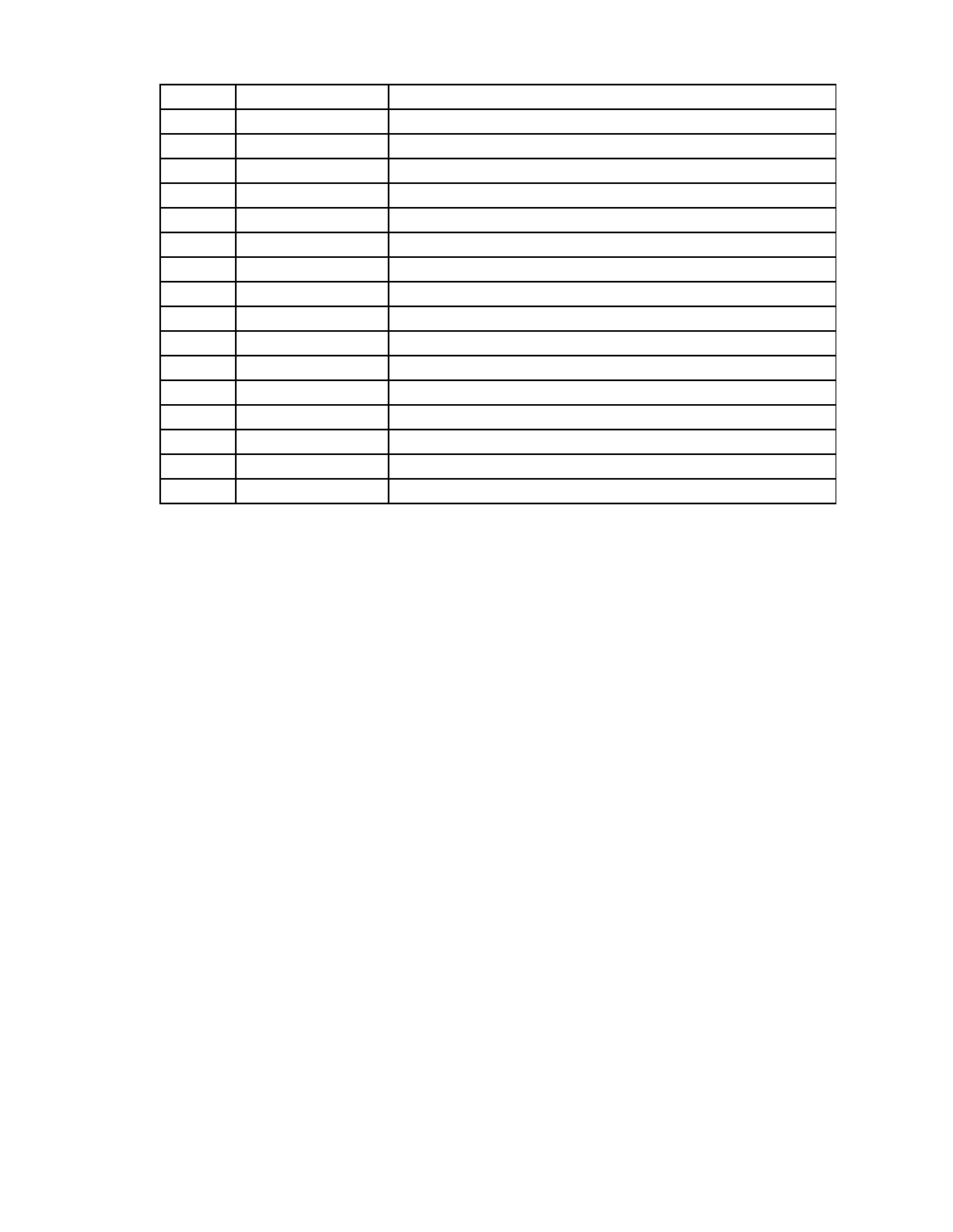|                | K.S.R.M.COLLEGE OF ENGINEERING (AUTONOMOUS), KADAPA       |                                                               |  |
|----------------|-----------------------------------------------------------|---------------------------------------------------------------|--|
|                | B.TECH. III SEM STUDENTS ROLL LIST FOR THE YEAR 2020-2021 |                                                               |  |
|                |                                                           | <b>BRANCH: ELECTRICAL &amp; ELECTRONICS ENGINEERING (EEE)</b> |  |
| S.NO.          | <b>ROLL NO.</b>                                           | <b>NAME OF THE STUDENT</b>                                    |  |
| $\mathbf{1}$   | 199Y1A0201                                                | BANDI SAI SREE (W)                                            |  |
| $\overline{2}$ | 199Y1A0202                                                | <b>BOLISETTY VENKATA CHARITHA (W)</b>                         |  |
| 3              | 199Y1A0203                                                | BUKKEY CHANDRA SEKHAR NAIK                                    |  |
| 4              | 199Y1A0204                                                | BUSIREDDY PARVATHAMMAGARI EKSHITHA (W)                        |  |
| 5              | 199Y1A0206                                                | CHINNADI PRAMOD JOSHI                                         |  |
| 6              | 199Y1A0207                                                | CHITTIBOINA HARI PRASAD                                       |  |
| $\overline{7}$ | 199Y1A0208                                                | <b>CHOWDAM MOHAN KRISHNA</b>                                  |  |
| 8              | 199Y1A0209                                                | <b>DERANGULA NAVEEN SAI</b>                                   |  |
| 9              | 199Y1A0212                                                | DURNOOTHALA REDDYVARI GAYATHRI (W)                            |  |
| 10             | 199Y1A0214                                                | <b>GORLA UMA MAHESWAR REDDY</b>                               |  |
| 11             | 199Y1A0216                                                | <b>GUDURU ANAND</b>                                           |  |
| 12             | 199Y1A0217                                                | GUNDLURU SAI PUNEETH KUMAR                                    |  |
| 13             | 199Y1A0218                                                | JESTADI PRAVEENKUMAR                                          |  |
| 14             | 199Y1A0219                                                | <b>KADIRI NAVEEN</b>                                          |  |
| 15             | 199Y1A0221                                                | KAMMARI NITHISH KUMAR                                         |  |
| 16             | 199Y1A0224                                                | KATTA VENKATA SAI SREEDHAR                                    |  |
| 17             | 199Y1A0225                                                | KONGANI VENKATA RAMANA                                        |  |
| 18             | 199Y1A0227                                                | MADAKABOYINA RAM MOHAN                                        |  |
| 19             | 199Y1A0230                                                | <b>MEEGADA SREENATH REDDY</b>                                 |  |
| 20             | 199Y1A0231                                                | MIDDE GURU TEJA                                               |  |
| 21             | 199Y1A0233                                                | MULA SUPRAJA (W)                                              |  |
| 22             | 199Y1A0236                                                | NAMALA INDU (W)                                               |  |
| 23             | 199Y1A0238                                                | PEDDAMAVIREDDYGARI CHINNA PEDDI REDDY                         |  |
| 24             | 199Y1A0240                                                | PONNOLI SUMANTH KUMAR                                         |  |
| 25             | 199Y1A0241                                                | POOLA.THARAKARAMUDU                                           |  |
| 26             | 199Y1A0244                                                | SHAIK SAMEER BASHA                                            |  |
| 27             | 199Y1A0247                                                | SUNKESALA YESWANTH REDDY                                      |  |
| 28             | 199Y1A0248                                                | SYED ASMA FARHEEN (W)                                         |  |
| 29             | 199Y1A0249                                                | SYED KHAMAR HUSSAIN                                           |  |
| 30             | 199Y1A0251                                                | THUMMALURI JYOTHI BHARGAVI (W)                                |  |
| 31             | 199Y1A0252                                                | TIRUMALA SETTY PRUDHULA (W)                                   |  |
| 32             | 199Y1A0253                                                | VALLURU DIVYA TEJA (W)                                        |  |
| 33             | 199Y1A0256                                                | YAPARALA YESHASWINI (W)                                       |  |
|                |                                                           |                                                               |  |
|                |                                                           |                                                               |  |
|                |                                                           |                                                               |  |
|                |                                                           |                                                               |  |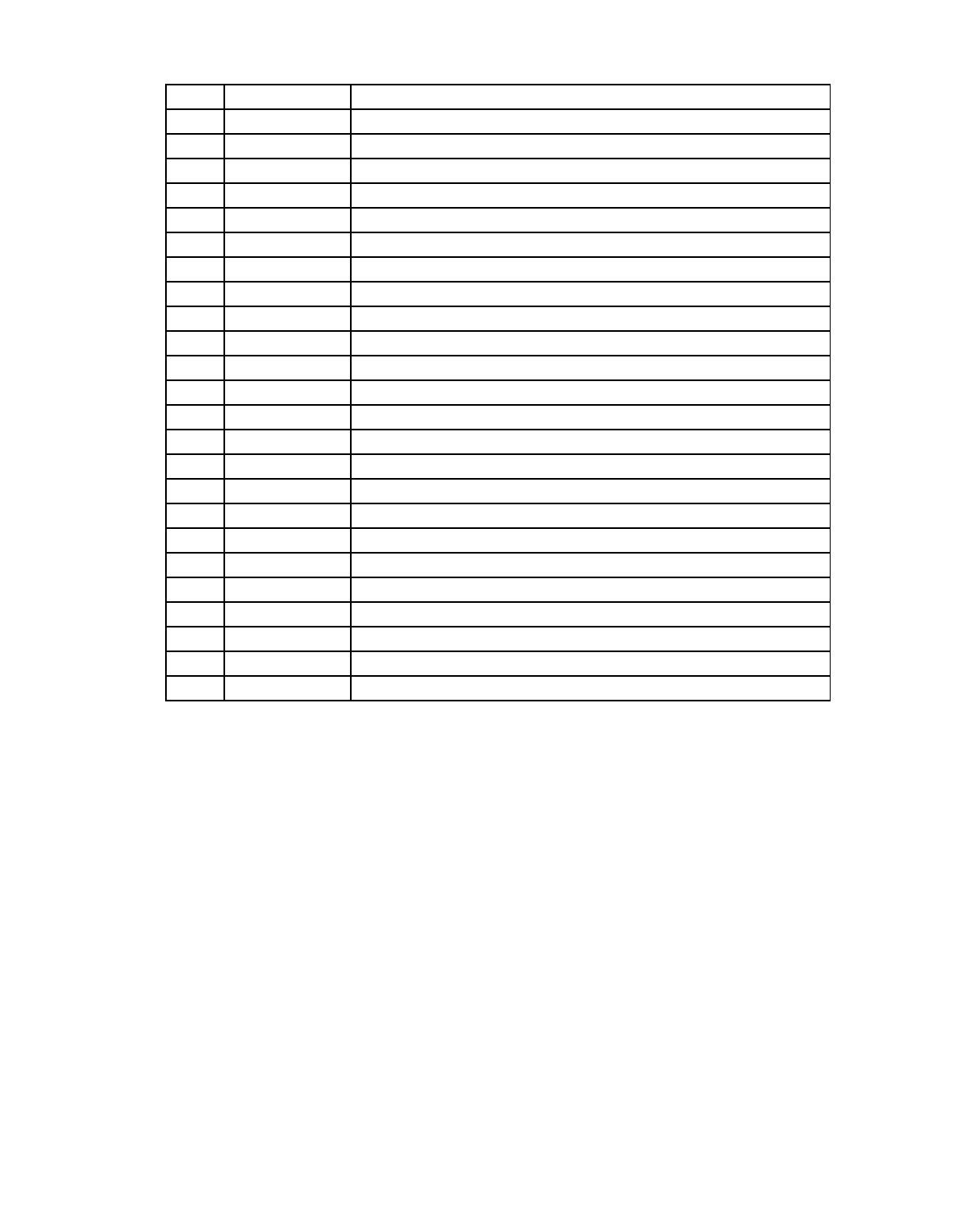|                                                           | K.S.R.M.COLLEGE OF ENGINEERING (AUTONOMOUS), KADAPA |                                        |  |
|-----------------------------------------------------------|-----------------------------------------------------|----------------------------------------|--|
| B.TECH. III SEM STUDENTS ROLL LIST FOR THE YEAR 2020-2021 |                                                     |                                        |  |
|                                                           | <b>BRANCH: MECHANICAL ENGINEERING (MECH)</b>        |                                        |  |
| S.NO.                                                     | <b>ROLL NO.</b>                                     | <b>NAME OF THE STUDENT</b>             |  |
| 1                                                         | 199Y1A0303                                          | <b>BANDI SHIVA REDDY</b>               |  |
| $\overline{2}$                                            | 199Y1A0306                                          | <b>CHIRUCHAPALA ABDUL SUBAHAN</b>      |  |
| 3                                                         | 199Y1A0307                                          | DEVAPATLA BHARATH SIMHA REDDY          |  |
| 4                                                         | 199Y1A0308                                          | <b>DUDIMANI SAI SRUJAN KUMAR</b>       |  |
| 5                                                         | 199Y1A0309                                          | <b>GADIKOTA MURALIDHAR REDDY</b>       |  |
| 6                                                         | 199Y1A0312                                          | <b>GODDENDLA ASHOK KUMAR</b>           |  |
| $\overline{7}$                                            | 199Y1A0315                                          | <b>KAPURAM VAMSINATH REDDY</b>         |  |
| 8                                                         | 199Y1A0316                                          | KETHIREDDY NAVEEN KUMAR REDDY          |  |
| 9                                                         | 199Y1A0319                                          | KOTHAPALLE VAMSIDHAR REDDY             |  |
| 10                                                        | 199Y1A0321                                          | KUMMETHA SAI KUMAR REDDY               |  |
| 11                                                        | 199Y1A0322                                          | L M VINAY KUMAR                        |  |
| 12                                                        | 199Y1A0324                                          | MALEPATI SIVA SAI REDDY                |  |
| 13                                                        | 199Y1A0325                                          | MANJUNATHA DINESH KUMAR                |  |
| 14                                                        | 199Y1A0326                                          | <b>MARKAPURAM MYSORA REDDY</b>         |  |
| 15                                                        | 199Y1A0327                                          | MEDIMALA KIRAN KUMAR                   |  |
| 16                                                        | 199Y1A0328                                          | <b>MOGHAL JUNAID BAIG</b>              |  |
| 17                                                        | 199Y1A0329                                          | <b>MOLAKALA SREEKANTH REDDY</b>        |  |
| 18                                                        | 199Y1A0330                                          | MOYILLA CHARAN REDDY                   |  |
| 19                                                        | 199Y1A0331                                          | NADIMINTI NAVANEETH KUMAR              |  |
| 20                                                        | 199Y1A0332                                          | NAGULAGARI VENKATA SANDEEP KUMAR REDDY |  |
| 21                                                        | 199Y1A0334                                          | <b>PALLETI VAMSIDHAR REDDY</b>         |  |
| 22                                                        | 199Y1A0336                                          | PATHAN KHALEELULLA KHAN                |  |
| 23                                                        | 199Y1A0337                                          | PULAKONDAM BHEEMAIAH                   |  |
| 24                                                        | 199Y1A0338                                          | REDDAM VEERA TEJASWAR REDDY            |  |
| 25                                                        | 199Y1A0341                                          | SHAIK ABDUL RASHEED                    |  |
| 26                                                        | 199Y1A0343                                          | <b>SHAIK GHOUSE BASHA</b>              |  |
| 27                                                        | 199Y1A0344                                          | SHAIK KURNOOL DADA KHALANDAR           |  |
| 28                                                        | 199Y1A0345                                          | SHAIK MAHAMMED MANSOOR                 |  |
| 29                                                        | 199Y1A0346                                          | SHAIK MOHAMMED GHOUSE                  |  |
| 30                                                        | 199Y1A0347                                          | <b>SHAIK MOHAMMED SAJID</b>            |  |
| 31                                                        | 199Y1A0348                                          | SHAIK MOHAMMED SHOAIB AKTHAR           |  |
| 32                                                        | 199Y1A0349                                          | SHAIK NAYEEMUR RAHMAN                  |  |
| 33                                                        | 199Y1A0350                                          | <b>SHAIK ZABEEULLA</b>                 |  |
| 34                                                        | 199Y1A0352                                          | SUDA ABHILASH KUMAR REDDY              |  |
| 35                                                        | 199Y1A0353                                          | <b>SUNKESULA BABA SAB</b>              |  |
| 36                                                        | 199Y1A0355                                          | TAMMINENI SURENDRA NAIDU               |  |
| 37                                                        | 199Y1A0356                                          | VANGALA BHARGAVA KUMAR REDDY           |  |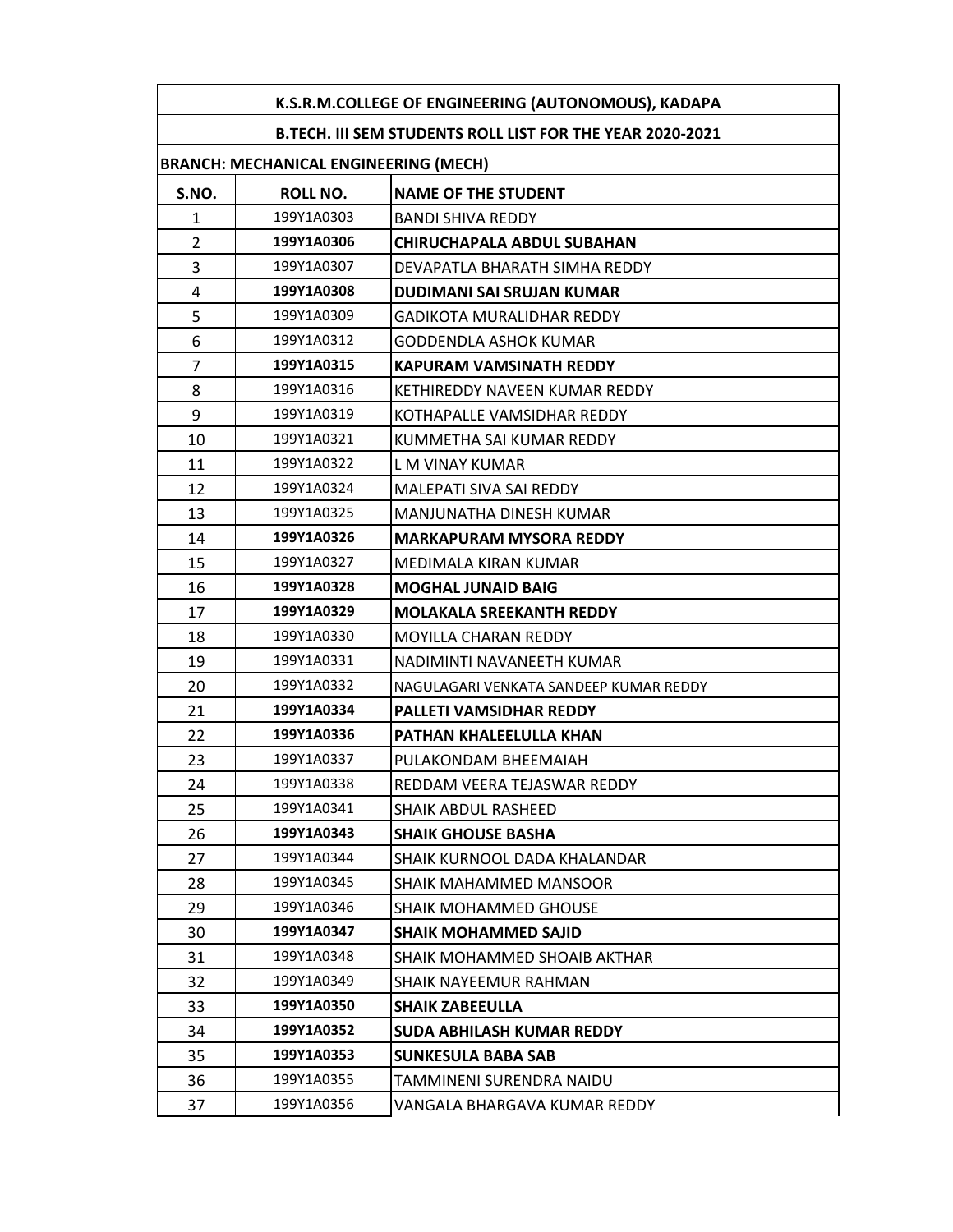| 38 | 199Y1A0357 | <b>VENKATAGIRI BHARGAV</b>       |
|----|------------|----------------------------------|
| 39 | 199Y1A0358 | <b>VUTUKURU HITESH REDDY</b>     |
| 40 | 199Y1A0360 | YARRAPUREDDY HARSHAVARDHAN REDDY |
|    |            |                                  |
|    |            |                                  |
|    |            |                                  |
|    |            |                                  |
|    |            |                                  |
|    |            |                                  |
|    |            |                                  |
|    |            |                                  |
|    |            |                                  |
|    |            |                                  |
|    |            |                                  |
|    |            |                                  |
|    |            |                                  |
|    |            |                                  |
|    |            |                                  |
|    |            |                                  |
|    |            |                                  |
|    |            |                                  |
|    |            |                                  |
|    |            |                                  |
|    |            |                                  |
|    |            |                                  |
|    |            |                                  |
|    |            |                                  |
|    |            |                                  |
|    |            |                                  |
|    |            |                                  |
|    |            |                                  |
|    |            |                                  |
|    |            |                                  |
|    |            |                                  |
|    |            |                                  |
|    |            |                                  |
|    |            |                                  |
|    |            |                                  |
|    |            |                                  |
|    |            |                                  |
|    |            |                                  |
|    |            |                                  |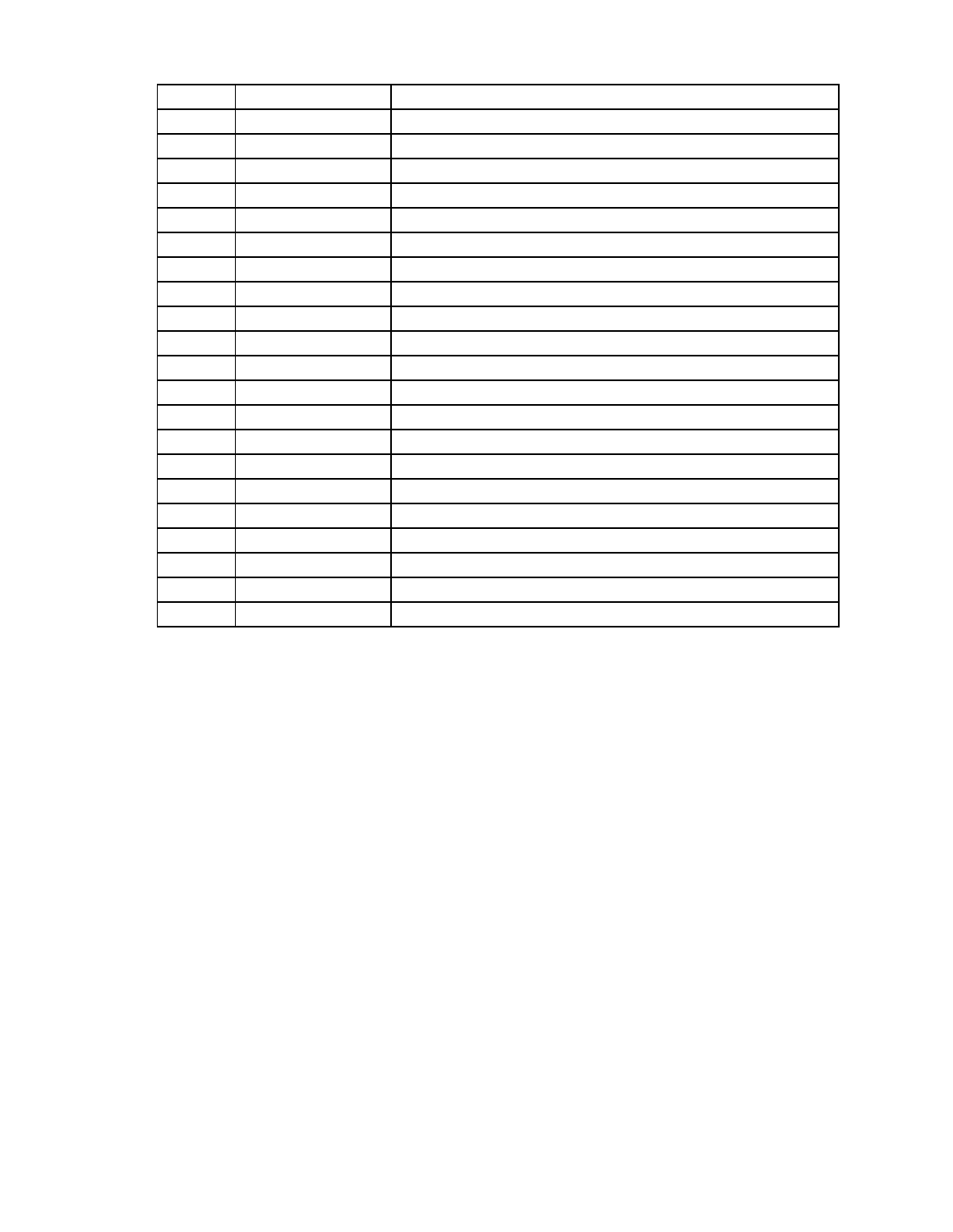|                                                           | K.S.R.M.COLLEGE OF ENGINEERING (AUTONOMOUS), KADAPA          |                                   |  |
|-----------------------------------------------------------|--------------------------------------------------------------|-----------------------------------|--|
| B.TECH. III SEM STUDENTS ROLL LIST FOR THE YEAR 2020-2021 |                                                              |                                   |  |
|                                                           | BRANCH: ELECTORNICS & COMMUNICATION ENGINEERING (ECE)<br>A/S |                                   |  |
| S.NO.                                                     | ROLL NO.                                                     | <b>NAME OF THE STUDENT</b>        |  |
| 1                                                         | 199Y1A0403                                                   | ANGAJALA KAVYA SREE (W)           |  |
| $\overline{2}$                                            | 199Y1A0409                                                   | BANDI SAI BALAJI                  |  |
| 3                                                         | 199Y1A0411                                                   | <b>BANDISEELA UDAYKUMAR</b>       |  |
| 4                                                         | 199Y1A0412                                                   | BARIVENKULA SREENATH              |  |
| 5                                                         | 199Y1A0414                                                   | <b>BOKKASAM SAI DEEPAK</b>        |  |
| 6                                                         | 199Y1A0417                                                   | C JASHWANTH VARMA                 |  |
| 7                                                         | 199Y1A0418                                                   | CHAGANTI TEJESH KUMAR REDDY       |  |
| 8                                                         | 199Y1A0421                                                   | CHAVVA SAI SUSMITHA (W)           |  |
| 9                                                         | 199Y1A0423                                                   | CHENNABOINA GURU DEEKSHITH        |  |
| 10                                                        | 199Y1A0430                                                   | CHINTAKUNTA VEERA SIVA            |  |
| 11                                                        | 199Y1A0431                                                   | CHINTHALAPALLI MADHURIMA (W)      |  |
| 12                                                        | 199Y1A0432                                                   | <b>DANDE MOUNIKA (W)</b>          |  |
| 13                                                        | 199Y1A0433                                                   | DERANGULA SAI KUMAR               |  |
| 14                                                        | 199Y1A0440                                                   | <b>GADDA UPENDRA</b>              |  |
| 15                                                        | 199Y1A0444                                                   | GANDIKOTA SWARNALATHA (W)         |  |
| 16                                                        | 199Y1A0445                                                   | <b>GANDOLLA VSS MANI MADHAVAN</b> |  |
| 17                                                        | 199Y1A0451                                                   | GOURIPEDDI K S SREEDHANYA (W)     |  |
| 18                                                        | 199Y1A0456                                                   | <b>JANGAMSETTY VINOD</b>          |  |
| 19                                                        | 199Y1A0459                                                   | KADAVAKUTI SOWMYA PRIYA (W)       |  |
| 20                                                        | 199Y1A0460                                                   | KAKARLA SAGAR                     |  |
|                                                           |                                                              |                                   |  |
|                                                           |                                                              |                                   |  |
|                                                           |                                                              |                                   |  |
|                                                           |                                                              |                                   |  |
|                                                           |                                                              |                                   |  |
|                                                           |                                                              |                                   |  |
|                                                           |                                                              |                                   |  |
|                                                           |                                                              |                                   |  |
|                                                           |                                                              |                                   |  |
|                                                           |                                                              |                                   |  |
|                                                           |                                                              |                                   |  |
|                                                           |                                                              |                                   |  |
|                                                           |                                                              |                                   |  |
|                                                           |                                                              |                                   |  |
|                                                           |                                                              |                                   |  |
|                                                           |                                                              |                                   |  |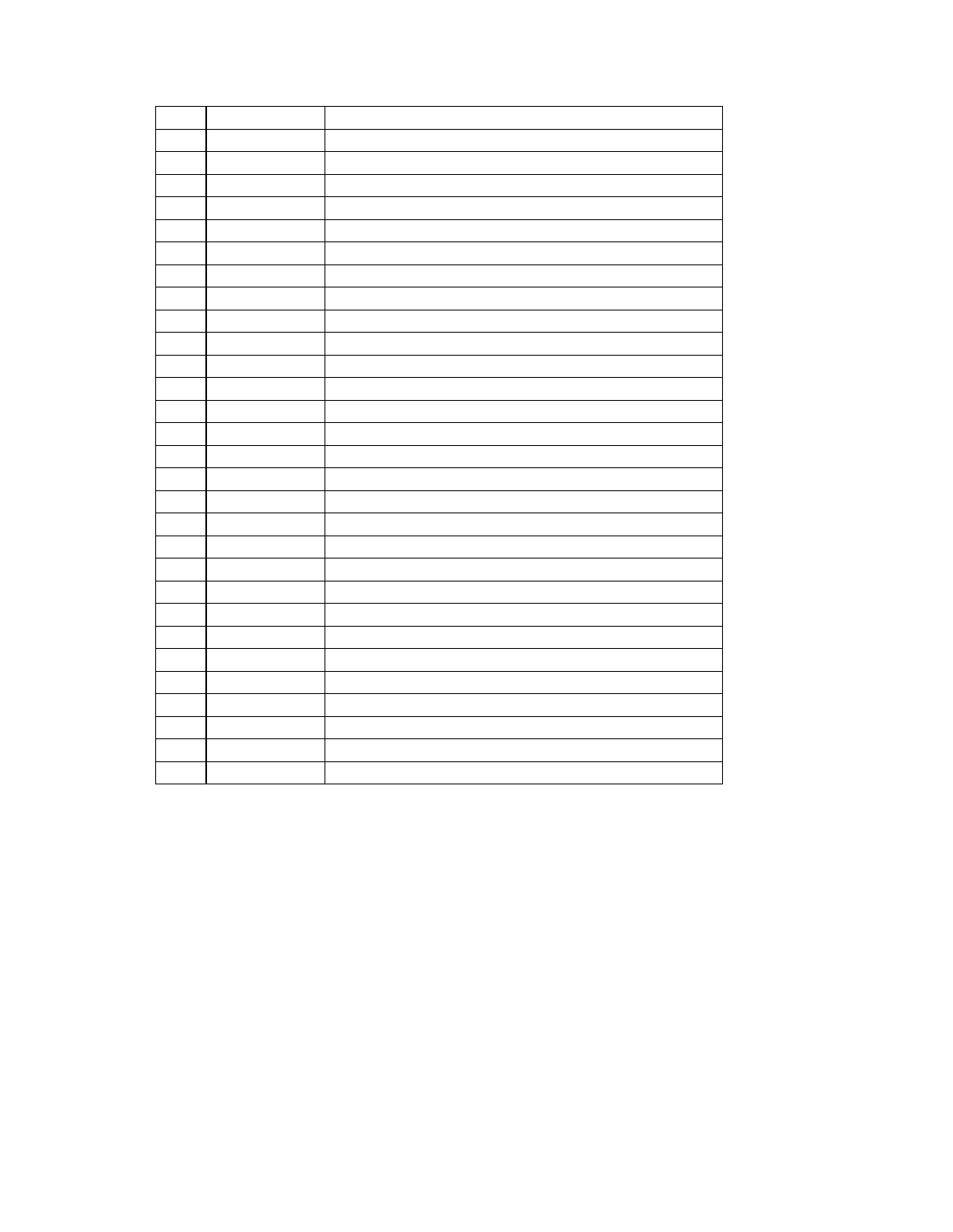|                                                           | K.S.R.M.COLLEGE OF ENGINEERING (AUTONOMOUS), KADAPA                     |                                     |  |
|-----------------------------------------------------------|-------------------------------------------------------------------------|-------------------------------------|--|
| B.TECH. III SEM STUDENTS ROLL LIST FOR THE YEAR 2020-2021 |                                                                         |                                     |  |
|                                                           | <b>BRANCH: ELECTRONICS &amp; COMMUNICATION ENGINEERING (ECE)</b><br>B/S |                                     |  |
| S.NO.                                                     | ROLL NO.                                                                | <b>NAME OF THE STUDENT</b>          |  |
| 1                                                         | 199Y1A0463                                                              | KALUVALA SREEVIDYA (W)              |  |
| $\overline{2}$                                            | 199Y1A0468                                                              | <b>KAYAM VINAY</b>                  |  |
| 3                                                         | 199Y1A0469                                                              | KETHIREDDY PRASANTHI (W)            |  |
| 4                                                         | 199Y1A0470                                                              | KODURI LAKSHMI NARAYANA             |  |
| 5                                                         | 199Y1A0471                                                              | <b>KOMPALA SAI CHARAN</b>           |  |
| 6                                                         | 199Y1A0475                                                              | <b>KOTHAMADDI NEHA (W)</b>          |  |
| 7                                                         | 199Y1A0484                                                              | KURUVA SAI PRAKASH                  |  |
| 8                                                         | 199Y1A0489                                                              | MACHUNURU SREE VANI (W)             |  |
| 9                                                         | 199Y1A0496                                                              | MITTA VENKATA MANISHA (W)           |  |
| 10                                                        | 199Y1A0497                                                              | MOOLA GANGADHAR REDDY               |  |
| 11                                                        | 199Y1A0499                                                              | MOPURU NAVANEETHA (W)               |  |
| 12                                                        | 199Y1A04A2                                                              | <b>MUMMADI GNANESWAR REDDY</b>      |  |
| 13                                                        | 199Y1A04A7                                                              | MUTHYALA VENKATA SUBRAMANYAM        |  |
| 14                                                        | 199Y1A04B0                                                              | NAMALA JYOTHIKA GNANA CHANDRIKA (W) |  |
| 15                                                        | 199Y1A04B4                                                              | PADEGALA VENKATA ANJANEYULU         |  |
| 16                                                        | 199Y1A04B7                                                              | PALAJI OBULAIAH                     |  |
| 17                                                        | 199Y1A04B9                                                              | PALLAPU ASHOK KUMAR                 |  |
| 18                                                        | 199Y1A04C0                                                              | PALLE LINGESWARAMMA (W)             |  |
| 19                                                        | 199Y1A04C1                                                              | PATHAKUNTLA THULASISREE (W)         |  |
| 20                                                        | 199Y1A04C2                                                              | PATIL SAIPRAJWAL                    |  |
| 21                                                        | 199Y1A04C4                                                              | PESALA SUDHA KOUSHIK                |  |
| 22                                                        | 199Y1A04C5                                                              | POLIREDDY GEETHA REDDY (W)          |  |
| 23                                                        | 199Y1A04C6                                                              | POTHA NAVEENA REDDY (W)             |  |
| 24                                                        | 199Y1A04C7                                                              | RAMAPURAM NIHARIKA (W)              |  |
|                                                           |                                                                         |                                     |  |
|                                                           |                                                                         |                                     |  |
|                                                           |                                                                         |                                     |  |
|                                                           |                                                                         |                                     |  |
|                                                           |                                                                         |                                     |  |
|                                                           |                                                                         |                                     |  |
|                                                           |                                                                         |                                     |  |
|                                                           |                                                                         |                                     |  |
|                                                           |                                                                         |                                     |  |
|                                                           |                                                                         |                                     |  |
|                                                           |                                                                         |                                     |  |
|                                                           |                                                                         |                                     |  |
|                                                           |                                                                         |                                     |  |
|                                                           |                                                                         |                                     |  |
|                                                           |                                                                         |                                     |  |
|                                                           |                                                                         |                                     |  |
|                                                           |                                                                         |                                     |  |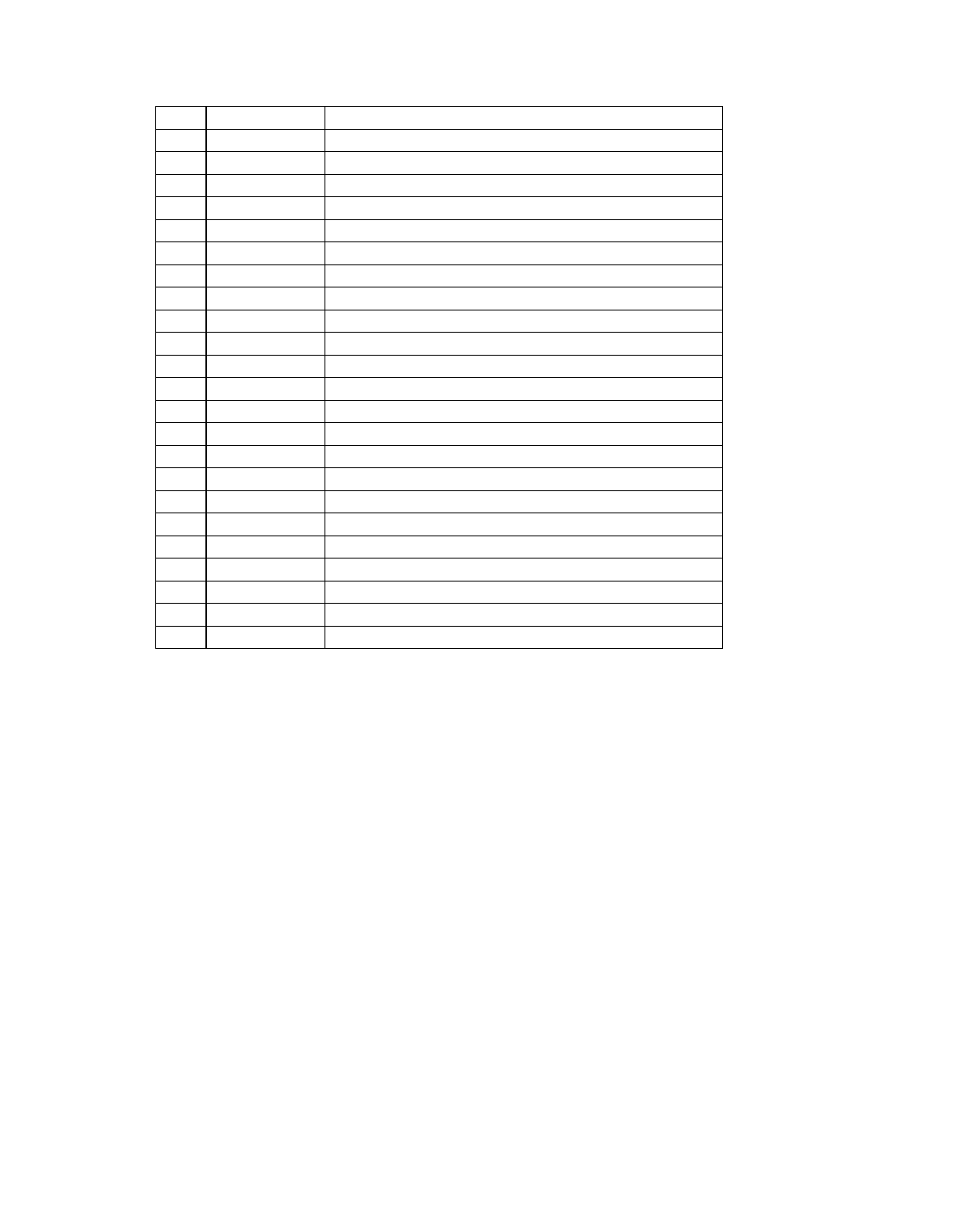| K.S.R.M.COLLEGE OF ENGINEERING (AUTONOMOUS), KADAPA                     |                 |                                 |  |
|-------------------------------------------------------------------------|-----------------|---------------------------------|--|
| B.TECH. III SEM STUDENTS ROLL LIST FOR THE YEAR 2020-2021               |                 |                                 |  |
| <b>BRANCH: ELECTRONICS &amp; COMMUNICATION ENGINEERING (ECE)</b><br>C/S |                 |                                 |  |
| S.NO.                                                                   | <b>ROLL NO.</b> | <b>NAME OF THE STUDENT</b>      |  |
| 1                                                                       | 199Y1A04C9      | RAMIREDDY MADHU SUDHAN REDDY    |  |
| 2                                                                       | 199Y1A04D0      | S K SIVA CHARAN REDDY           |  |
| 3                                                                       | 199Y1A04D2      | SAI KRISHNA KONAKONDLA          |  |
| 4                                                                       | 199Y1A04D3      | SAMA VENKATA CHARITHA (W)       |  |
| 5                                                                       | 199Y1A04D4      | SANAM SUJITA (W)                |  |
| 6                                                                       | 199Y1A04D8      | SHAIK JAFRULLAH                 |  |
| 7                                                                       | 199Y1A04D9      | SHAIK JAVEED                    |  |
| 8                                                                       | 199Y1A04E0      | <b>SHAIK JEELAN</b>             |  |
| 9                                                                       | 199Y1A04E4      | SHAIK MOHAMMED YASEEN           |  |
| 10                                                                      | 199Y1A04E5      | SHAIK MUNAZZAH FATIMA (W)       |  |
| 11                                                                      | 199Y1A04E6      | SHAIK MUSAB AHAMED              |  |
| 12                                                                      | 199Y1A04E7      | SHAIK RUMMESA KOUSAR (W)        |  |
| 13                                                                      | 199Y1A04E8      | SHAIK SADAK ALI                 |  |
| 14                                                                      | 199Y1A04F0      | SIDDAVATAM SUDHARSHAN           |  |
| 15                                                                      | 199Y1A04F1      | SIKILIGIRI SAMEER AHAMMAD       |  |
| 16                                                                      | 199Y1A04F3      | SREERAMADASU VENKATA NAGA SAI   |  |
| 17                                                                      | 199Y1A04F5      | SURA VISHNU VARDHAN REDDY       |  |
| 18                                                                      | 199Y1A04F6      | SURABHI LAKSHMI PRIYA (W)       |  |
| 19                                                                      | 199Y1A04F8      | SYAMALA NANDINI (W)             |  |
| 20                                                                      | 199Y1A04F9      | TADIMARRI MOUNIKA (W)           |  |
| 21                                                                      | 199Y1A04G0      | TAVVA VENKATA SUBBA REDDY       |  |
| 22                                                                      | 199Y1A04G1      | THANDRAPATI RAMANJANEYULU       |  |
| 23                                                                      | 199Y1A04G2      | THAPPETA SIVA THULASIDHAR       |  |
| 24                                                                      | 199Y1A04G3      | THOTA SAI AKHILA (W)            |  |
| 25                                                                      | 199Y1A04G4      | THUMMALA DEEPTHI (W)            |  |
| 26                                                                      | 199Y1A04H0      | VADAKUPPALA SARATH KUMAR YADAV  |  |
| 27                                                                      | 199Y1A04H1      | VADLATHALA RAMAVARUN REDDY      |  |
| 28                                                                      | 199Y1A04H5      | VEMI REDDY VENKATA RAMANA REDDY |  |
| 29                                                                      | 199Y1A04H7      | VUPPU SUDHEESH                  |  |
| 30                                                                      | 199Y1A04H8      | YADDULAKONDU VINAY KUMAR        |  |
| 31                                                                      | 199Y1A04I1      | YANNAM SUNANDAMMA (W)           |  |
| 32                                                                      | 199Y1A04I2      | YAPARLA PAVANI (W)              |  |
| 33                                                                      | 199Y1A04I3      | YARRAGUNTLA.OBULREDDY           |  |
| 34                                                                      | 199Y1A04I6      | Y.C.PUNITH                      |  |
| 35                                                                      | 199Y1A04I7      | YEKASI RAJINI KANTH             |  |
| 36                                                                      | 199Y1A04I9      | YERRAGUNDU BHARATHI (W)         |  |
|                                                                         |                 |                                 |  |
|                                                                         |                 |                                 |  |
|                                                                         |                 |                                 |  |
|                                                                         |                 |                                 |  |
|                                                                         |                 |                                 |  |
|                                                                         |                 |                                 |  |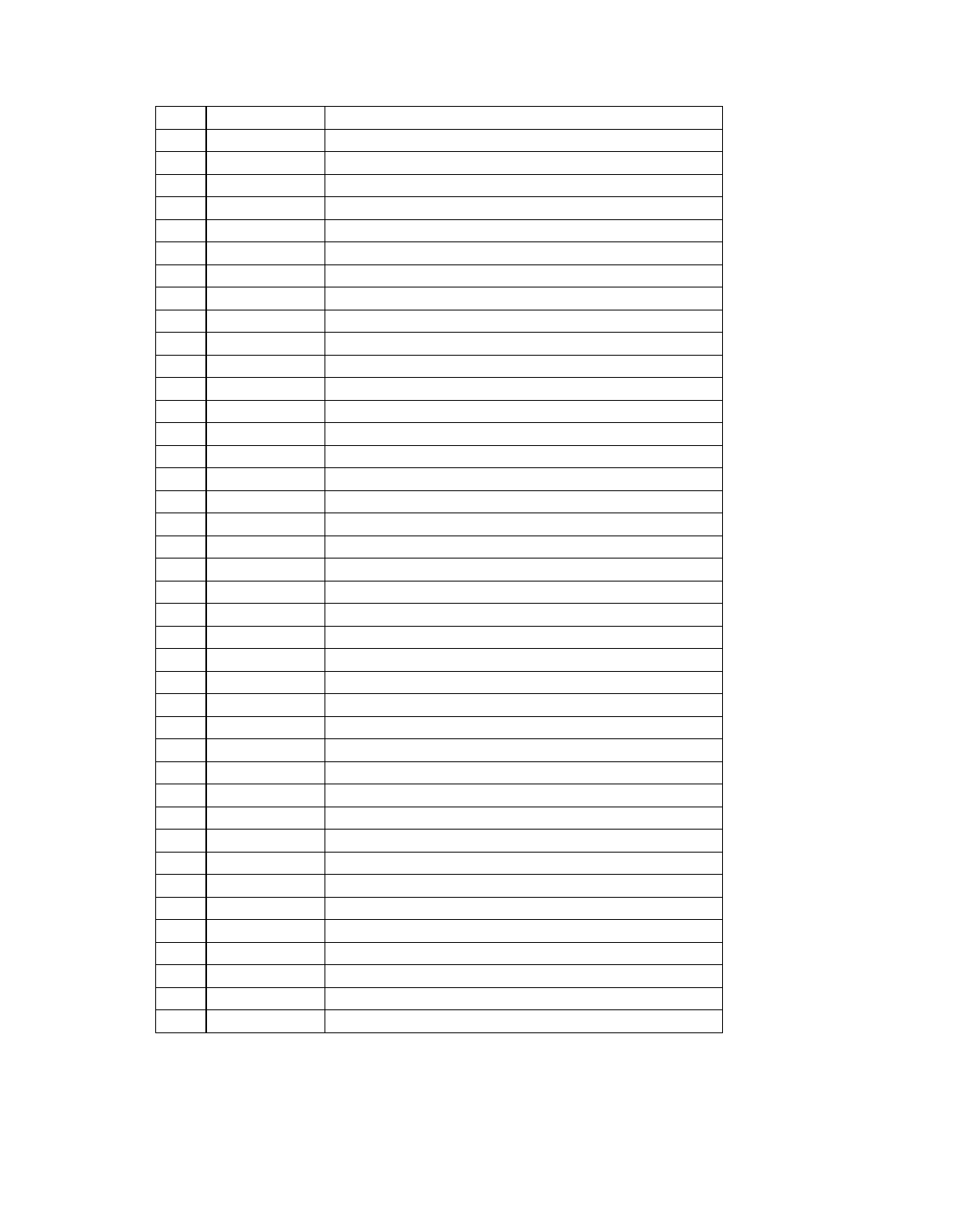| K.S.R.M.COLLEGE OF ENGINEERING (AUTONOMOUS), KADAPA            |                 |                                        |
|----------------------------------------------------------------|-----------------|----------------------------------------|
| B.TECH. III SEM STUDENTS ROLL LIST FOR THE YEAR 2020-2021      |                 |                                        |
| <b>BRANCH: COMPUTER SCIENCE &amp; ENGINEERING (CSE)</b><br>A/S |                 |                                        |
| S.NO.                                                          | <b>ROLL NO.</b> | <b>NAME OF THE STUDENT</b>             |
| $\mathbf{1}$                                                   | 189Y1A05F1      | VELDURTHI SANDYA RANI (W)              |
| $\overline{2}$                                                 | 199Y1A0503      | ALURI LAKSHMI NARASIMHA GANAPATHI      |
| 3                                                              | 199Y1A0504      | <b>ALURU LALITHA (W)</b>               |
| 4                                                              | 199Y1A0510      | <b>AVULA LIKHITHA (W)</b>              |
| 5                                                              | 199Y1A0511      | <b>AVULA MAHESH KUMAR</b>              |
| 6                                                              | 199Y1A0513      | <b>BADRI SIVA CHANDRIKA (W)</b>        |
| 7                                                              | 199Y1A0514      | <b>BALINENI ADARSH</b>                 |
| 8                                                              | 199Y1A0515      | <b>BANDAPALLI SATISH</b>               |
| 9                                                              | 199Y1A0521      | <b>BOMMEPALLI SAI SURYA TEJA REDDY</b> |
| 10                                                             | 199Y1A0522      | <b>BORANAPU ANUSHA (W)</b>             |
| 11                                                             | 199Y1A0523      | <b>BUGGANA SRINIKHILA (W)</b>          |
| 12                                                             | 199Y1A0529      | <b>CHANDRA THULASI (W)</b>             |
| 13                                                             | 199Y1A0531      | CHEMIKALA BHARGAVI (W)                 |
| 14                                                             | 199Y1A0533      | CHINTHALAPALLI ARUNA (W)               |
| 15                                                             | 199Y1A0535      | <b>CHOWDAM SUDHEER BABU</b>            |
| 16                                                             | 199Y1A0536      | CHUKKALURI DHARANI (W)                 |
| 17                                                             | 199Y1A0537      | DAGGUPATI VENKATA HANUMA TEJA          |
| 18                                                             | 199Y1A0541      | DHARMAPURI HARI KISHAN                 |
| 19                                                             | 199Y1A0542      | <b>DINDU KURTHI TEJONATH</b>           |
| 20                                                             | 199Y1A0543      | <b>DODDI LINGAIAH</b>                  |
| 21                                                             | 199Y1A0545      | DURGAM KASIM HUSSAIN                   |
| 22                                                             | 199Y1A0546      | DURGAM SANJEEV KUMAR                   |
| 23                                                             | 199Y1A0553      | <b>GORUVA SIVAKUMAR</b>                |
| 24                                                             | 199Y1A0554      | <b>GOTURU MALLIKARJUNA</b>             |
| 25                                                             | 199Y1A0556      | <b>GUDURU IMRAN</b>                    |
| 26                                                             | 199Y1A0557      | <b>GUNTIKA SUDHEER</b>                 |
| 27                                                             | 199Y1A0558      | <b>GURIGARI JAYA BHARATH</b>           |
| 28                                                             | 199Y1A0559      | GURIGINJAKUNTA DILEEP KUMAR            |
| 29                                                             | 199Y1A0560      | <b>GURKA YASHODA (W)</b>               |
| 30                                                             | 199Y1A0561      | <b>GUTTE SREEHARI</b>                  |
|                                                                |                 |                                        |
|                                                                |                 |                                        |
|                                                                |                 |                                        |
|                                                                |                 |                                        |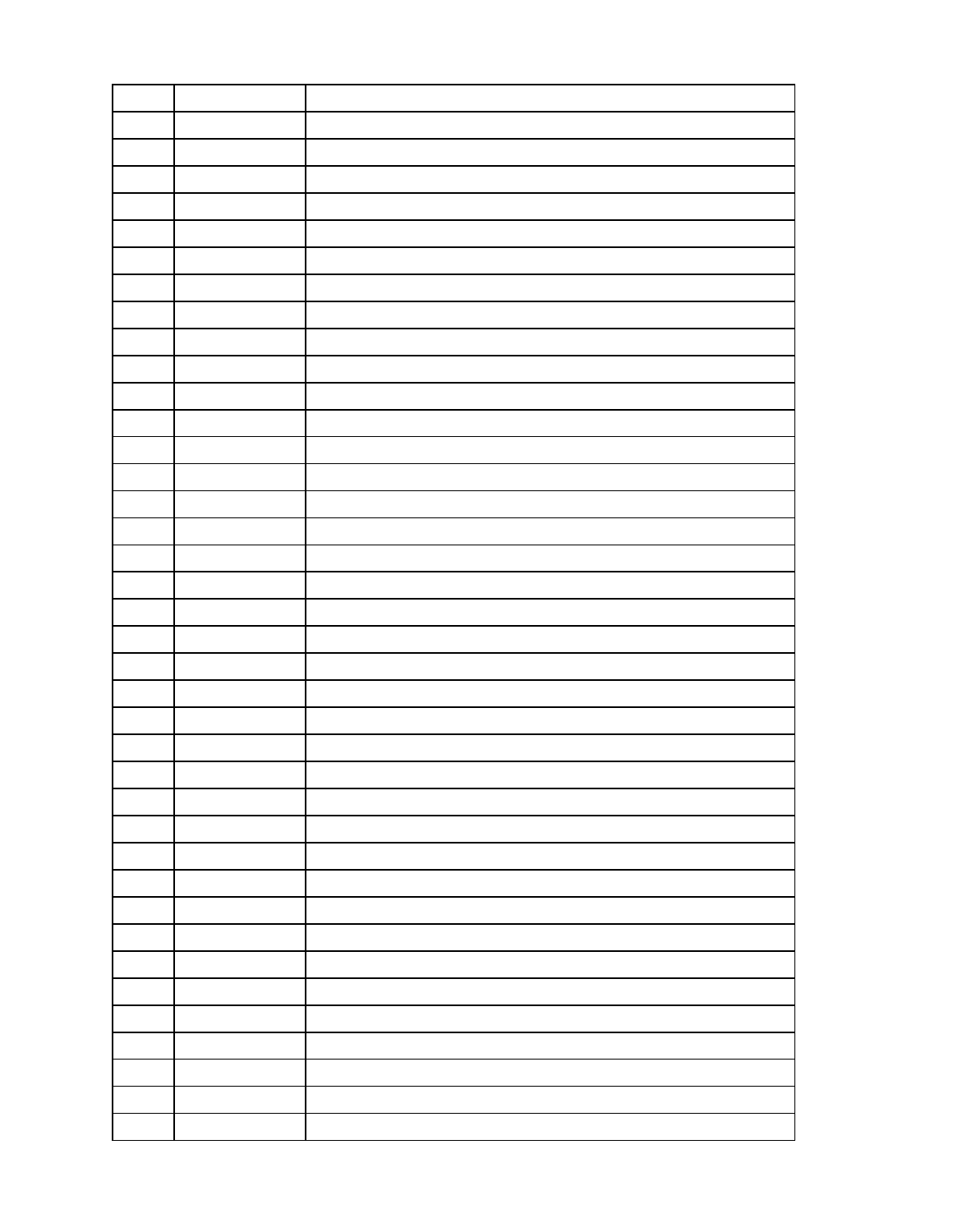| K.S.R.M.COLLEGE OF ENGINEERING (AUTONOMOUS), KADAPA       |                                                     |                                      |  |
|-----------------------------------------------------------|-----------------------------------------------------|--------------------------------------|--|
| B.TECH. III SEM STUDENTS ROLL LIST FOR THE YEAR 2020-2021 |                                                     |                                      |  |
|                                                           | BRANCH: COMPUTER SCIENCE & ENGINEERING (CSE)<br>B/S |                                      |  |
| S.NO.                                                     | <b>ROLL NO.</b>                                     | <b>NAME OF THE STUDENT</b>           |  |
| 1                                                         | 199Y1A0567                                          | KADAPA JAHNAVI (W)                   |  |
| $\overline{2}$                                            | 199Y1A0568                                          | KADIRISANI HARISHA LAKSHMI (W)       |  |
| 3                                                         | 199Y1A0569                                          | <b>KAKARLA RAM ANUSHA (W)</b>        |  |
| $\overline{4}$                                            | 199Y1A0572                                          | KALLURU VENKATA NAGA SRAVANI (W)     |  |
| 5                                                         | 199Y1A0574                                          | <b>KAMMARI MAHABOOB</b>              |  |
| 6                                                         | 199Y1A0579                                          | <b>KESAMREDDY NAVEEN KUMAR REDDY</b> |  |
| 7                                                         | 199Y1A0580                                          | KOKATAM SAI ESWAR REDDY              |  |
| 8                                                         | 199Y1A0581                                          | KOMMISETTY KALYAN HARSHA             |  |
| 9                                                         | 199Y1A0582                                          | KONAPALLI YOJITHA (W)                |  |
| 10                                                        | 199Y1A0585                                          | <b>KOTA RAKESH KUMAR</b>             |  |
| 11                                                        | 199Y1A0589                                          | <b>KUNDURU SAINATH REDDY</b>         |  |
| 12                                                        | 199Y1A0591                                          | MACHIREDDY BHAVANA (W)               |  |
| 13                                                        | 199Y1A0593                                          | <b>MANDLA LOKESH</b>                 |  |
| 14                                                        | 199Y1A0597                                          | MANJEERA SAI MANJUNATH               |  |
| 15                                                        | 199Y1A05A0                                          | MASALA POOJITHA (W)                  |  |
| 16                                                        | 199Y1A05A2                                          | MEKALA MADHURI (W)                   |  |
| 17                                                        | 199Y1A05A4                                          | MIDUTHURU VENKATA SUDHEER KUMAR      |  |
| 18                                                        | 199Y1A05A6                                          | MOTHUKURI KIRANKUMAR                 |  |
| 19                                                        | 199Y1A05A9                                          | <b>MUDIUM SUSHMA (W)</b>             |  |
| 20                                                        | 199Y1A05B1                                          | NANDYALA SRINIVASULU                 |  |
| 21                                                        | 199Y1A05B3                                          | NARAPUREDDY SANJIVINI MANOGNA        |  |
| 22                                                        | 199Y1A05B5                                          | OBULAIAH GARI VENKATA RAHUL YADAV    |  |
| 23                                                        | 199Y1A05B6                                          | <b>ORAMPATI OMSAI REDDY</b>          |  |
| 24                                                        | 199Y1A05B9                                          | PALADUGU NAVEEN                      |  |
| 25                                                        | 199Y1A05C4                                          | PASRUGUBBA SREE VAISHNAVI (W)        |  |
| 26                                                        | 199Y1A05C5                                          | <b>PATAN SULEMAN KHAN</b>            |  |
| 27                                                        | 199Y1A05C6                                          | PATHI ARAVIND REDDY                  |  |
|                                                           |                                                     |                                      |  |
|                                                           |                                                     |                                      |  |
|                                                           |                                                     |                                      |  |
|                                                           |                                                     |                                      |  |
|                                                           |                                                     |                                      |  |
|                                                           |                                                     |                                      |  |
|                                                           |                                                     |                                      |  |
|                                                           |                                                     |                                      |  |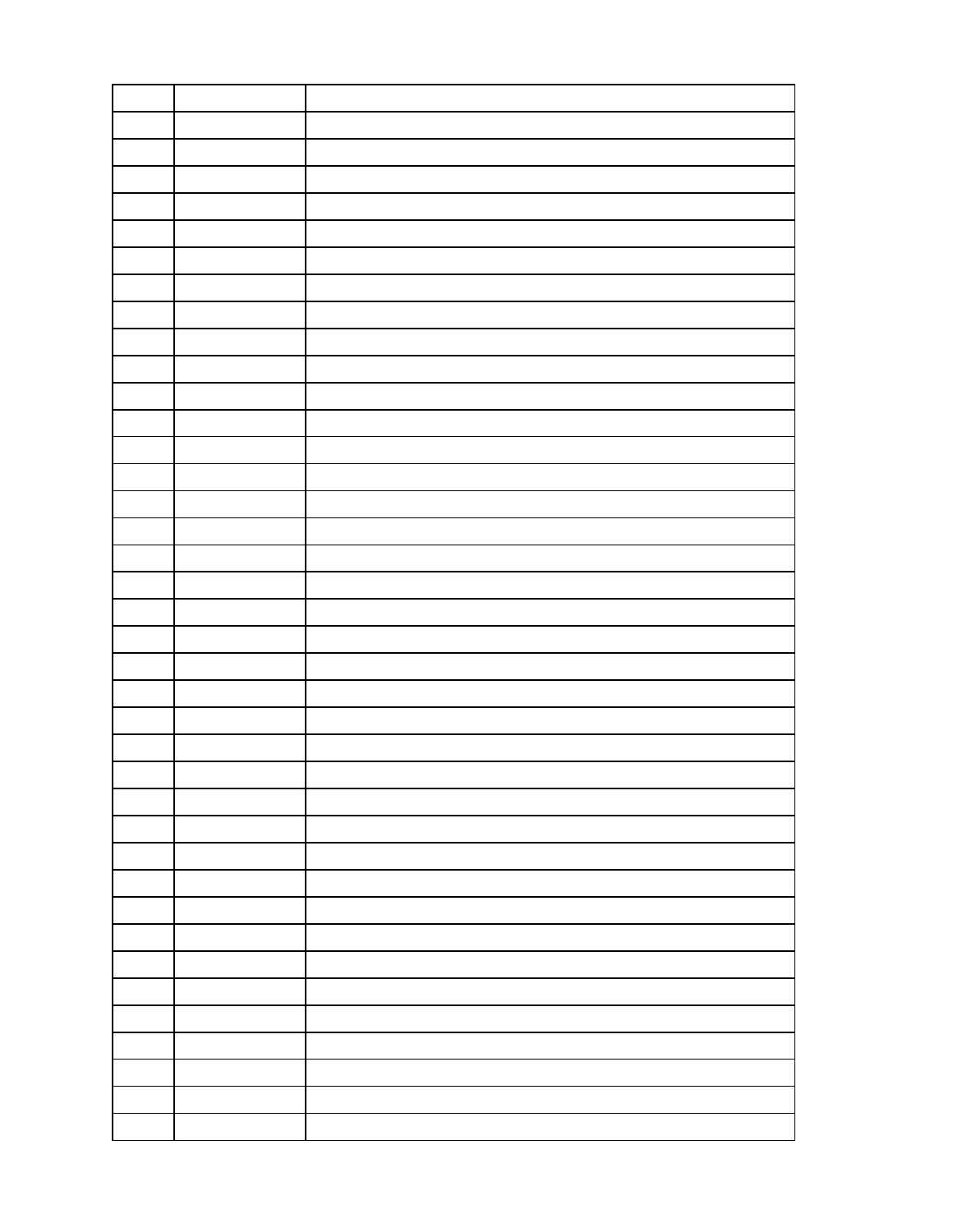| K.S.R.M.COLLEGE OF ENGINEERING (AUTONOMOUS), KADAPA            |                 |                                 |
|----------------------------------------------------------------|-----------------|---------------------------------|
| B.TECH. III SEM STUDENTS ROLL LIST FOR THE YEAR 2020-2021      |                 |                                 |
| <b>BRANCH: COMPUTER SCIENCE &amp; ENGINEERING (CSE)</b><br>C/S |                 |                                 |
| S.NO.                                                          | <b>ROLL NO.</b> | <b>NAME OF THE STUDENT</b>      |
| 1                                                              | 199Y1A05C9      | PEDDIVEETI PREM KUMAR           |
| $\overline{2}$                                                 | 199Y1A05D1      | PENNAIAHGARI NAGESWARI (W)      |
| 3                                                              | 199Y1A05D4      | RACHAMALLU RAKESH KUMAR REDDY   |
| 4                                                              | 199Y1A05D7      | SALVA VIJAYA JAHNAVI (W)        |
| 5                                                              | 199Y1A05D8      | SAMUDRALA REDDY SAI NITISH      |
| 6                                                              | 199Y1A05E0      | <b>SAYYAD FAYAZ</b>             |
| 7                                                              | 199Y1A05E1      | <b>SAYYAD RIYAZ</b>             |
| 8                                                              | 199Y1A05E2      | <b>SEELAM RAMU</b>              |
| 9                                                              | 199Y1A05E3      | <b>SHAIK ABDULLAH</b>           |
| 10                                                             | 199Y1A05E4      | SHAIK ABDUR RAHMAN              |
| 11                                                             | 199Y1A05E7      | SHAIK MOHAMMED ARSHAD ALI       |
| 12                                                             | 199Y1A05E8      | SHAIK MOHAMMED SAMEER           |
| 13                                                             | 199Y1A05E9      | <b>SHAIK MOHAMMED SUHAIL</b>    |
| 14                                                             | 199Y1A05F0      | SHAIK MOHAMMED SULEMAN          |
| 15                                                             | 199Y1A05F2      | SHAIK RAHAMATHULLAH             |
| 16                                                             | 199Y1A05F4      | SHAIK SALMA (W)                 |
| 17                                                             | 199Y1A05F9      | SIGE MANASA (W)                 |
| 18                                                             | 199Y1A05G0      | SIRASALA VENKATA DINESH         |
| 19                                                             | 199Y1A05G2      | <b>SOMA JAHNAVI (W)</b>         |
| 20                                                             | 199Y1A05G3      | <b>SONTAM GEETIKA REDDY (W)</b> |
| 21                                                             | 199Y1A05G6      | <b>SURASURA REDDY NEERAJ</b>    |
| 22                                                             | 199Y1A05H0      | THOGARAGUNTA NAZMAHEPTULLA (W)  |
| 23                                                             | 199Y1A05H3      | TUPAKULA SREENIVAS              |
| 24                                                             | 199Y1A05H7      | VANGALA LAKSHMI DHARANI (W)     |
| 25                                                             | 199Y1A05H9      | <b>VELUGOTI HANOK REDDY</b>     |
| 26                                                             | 199Y1A05I0      | <b>VIDAKULA PAVAN</b>           |
| 27                                                             | 199Y1A05I7      | YEGGENA LATHIF REDDY            |
| 28                                                             | 199Y1A05I8      | YERRAGORLA MAHESH               |
|                                                                |                 |                                 |
|                                                                |                 |                                 |
|                                                                |                 |                                 |
|                                                                |                 |                                 |
|                                                                |                 |                                 |
|                                                                |                 |                                 |
|                                                                |                 |                                 |